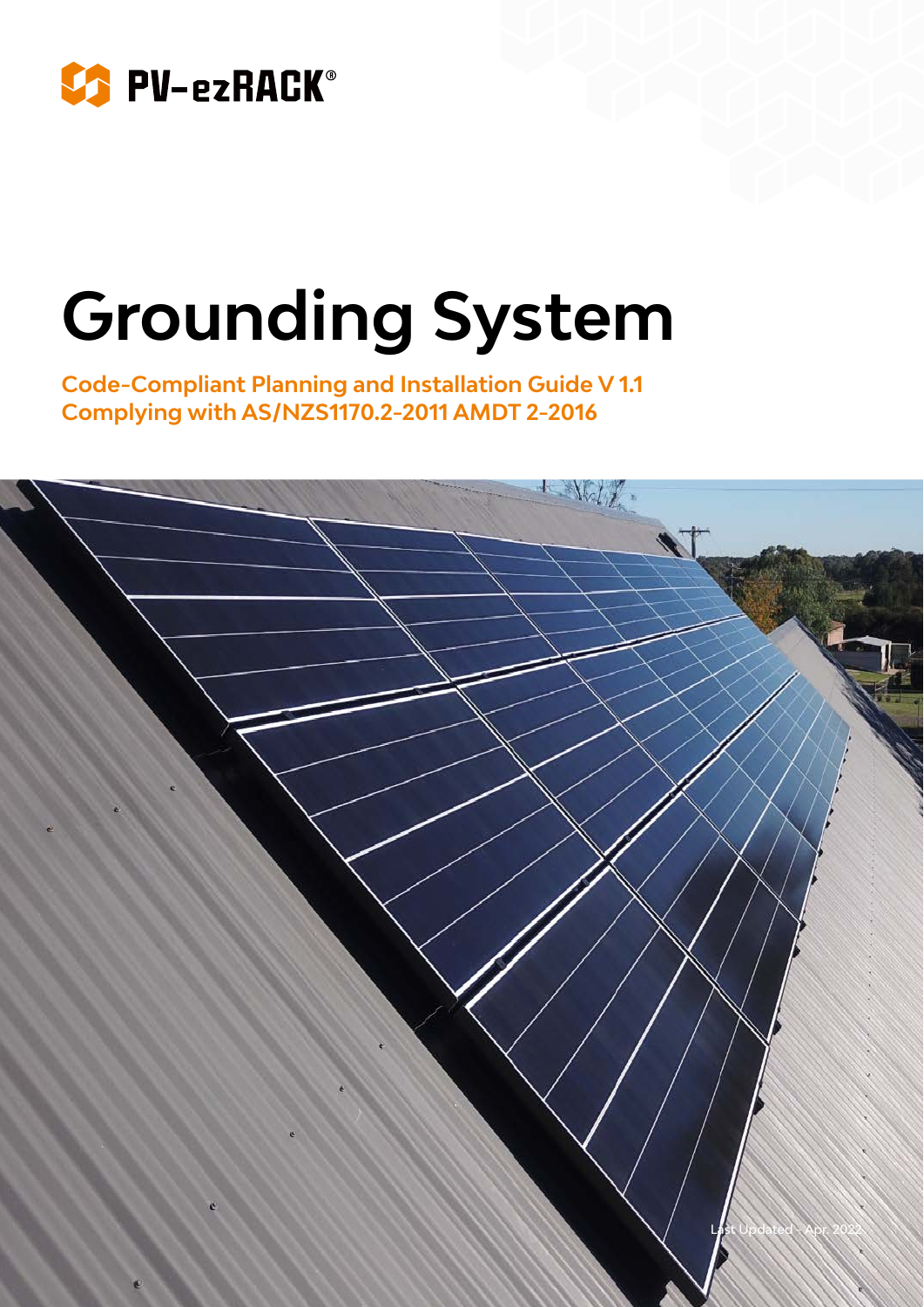



## **Introduction**

The Clenergy PV-ezRack<sup>®</sup> Grounding system provides important guide for installers to achieve earthing continuity from PV modules to earthing cable. It includes two important parts: grounding clips layout design and grounding lug installation.

Please review this manual thoroughly before installing PV-ezRack® Grounding system.

The PV-ezRack® Grounding system parts, when installed in accordance with this guide, will be structurally sound and will meet the AS/NZS1170.2:2011 Amdt 2- 2016 standard. During installation, and especially when working on the roof, please comply with the appropriate Occupational Health and Safety regulations. Please also pay attention to any other relevant State or Federal regulations. Please check that you are using the latest version of the Installation Manual, which you can do by contacting Clenergy Australia via email on tech@ clenergy.com.au, or contacting your local distributor in Australia.

| <b>List of contents</b>   |           |  |  |  |  |  |  |  |  |  |
|---------------------------|-----------|--|--|--|--|--|--|--|--|--|
| Introduction              | 01        |  |  |  |  |  |  |  |  |  |
| Tools & Component list    | 02        |  |  |  |  |  |  |  |  |  |
| Installation Instructions | $03 - 07$ |  |  |  |  |  |  |  |  |  |

#### The installer is solely responsible for:

- Complying with all applicable local or national building codes, including any that may supersede this manual; •
- Ensuring that PV-ezRack and other products are appropriate for the particular installation and the installation environment; •
- Using only PV-ezRack parts and installer-supplied parts as specified by the PV-ezRack project plan. (substitution of parts may void the warranty and invalidate the letter of certification); •
- Recycling: Recycle: according to the local relative statute. •
- Removal: Reverse installation process. •
- Ensuring that there are no less than two professionals working on panel installation; •
- Ensuring the installation of related electrical equipment is performed by licenced electricians; •
- Ensuring safe installation of all electrical aspects of the PV array, this includes adequate earth bonding of the PV array and PV-ezRack® SolarRoof components as required in AS/NZS 5033: 2021; •
- Verifying the compatibility of the installation considering preventing electrochemical corrosion between dissimilar metals. This may occur between structures, fasteners and PV modules, as detailed in AS/NZS 5033: 2021. •

#### **Product Warranty:**

Please refer [PV-ezRack® Product Warranty](https://www.clenergy.com.au/downloads/pvezrack-product-warranty-2022/) on our website.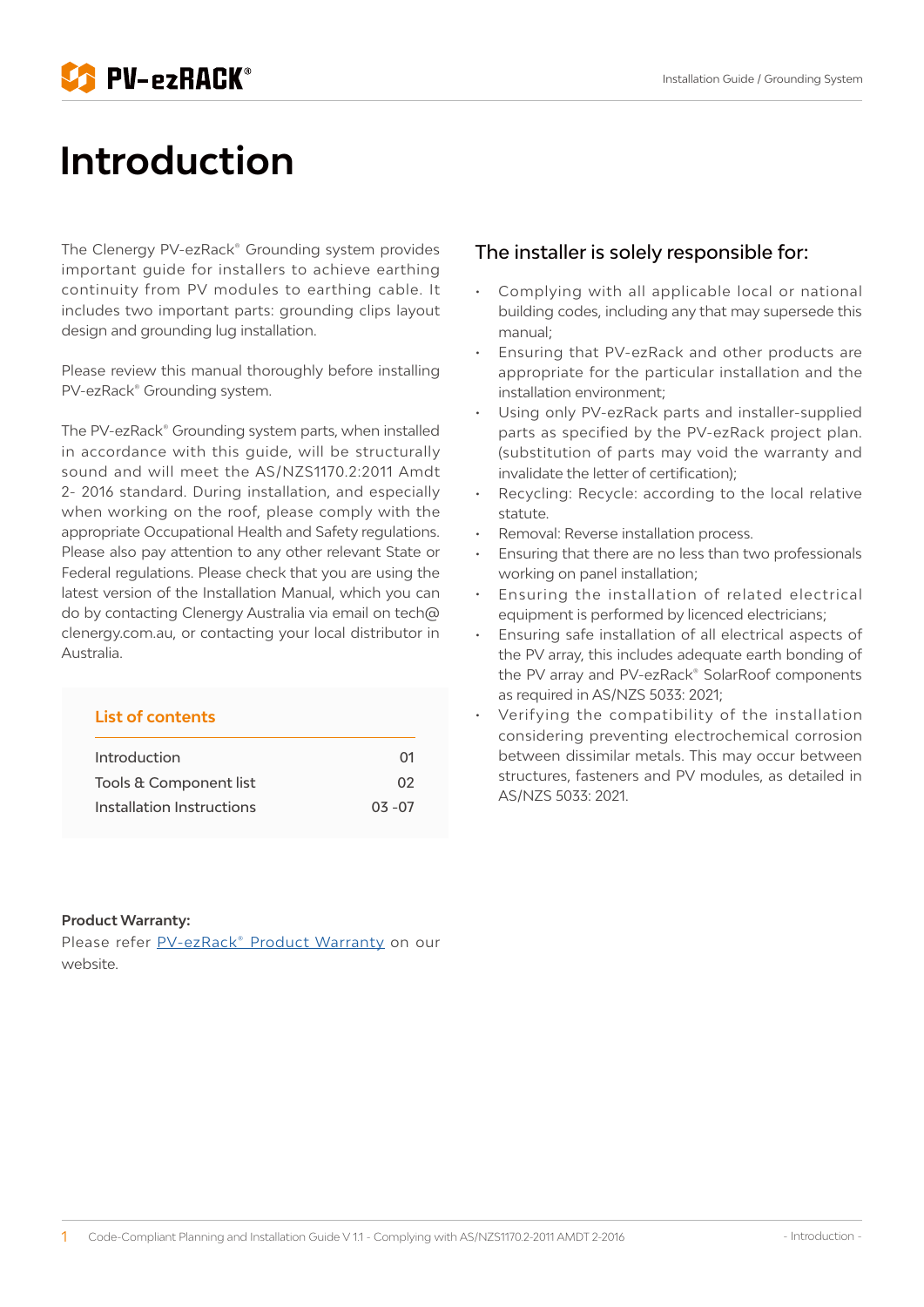

# **Tools and Components**

### **Tools**



### **Components**

| ER-EC-ST<br>Standard End Clamp                 | ER-IC-ST<br>Standard Inter Clamp                            | C-U/30/46-G<br>Universal Clamp<br>with Grounding clip | C-U/30/46<br>Universal Clamp | ER-EC-DU35/40<br>End Clamp,<br>Dual 35 or 40mm |
|------------------------------------------------|-------------------------------------------------------------|-------------------------------------------------------|------------------------------|------------------------------------------------|
|                                                |                                                             |                                                       |                              |                                                |
| ER-EC-DU40/46<br>End Clamp,<br>Dual 40 or 46mm | EZ-GL-ST/UC<br>Grounding lug with<br>U-shape copper channel | EZ-GC-ST<br>Grounding Clip                            |                              |                                                |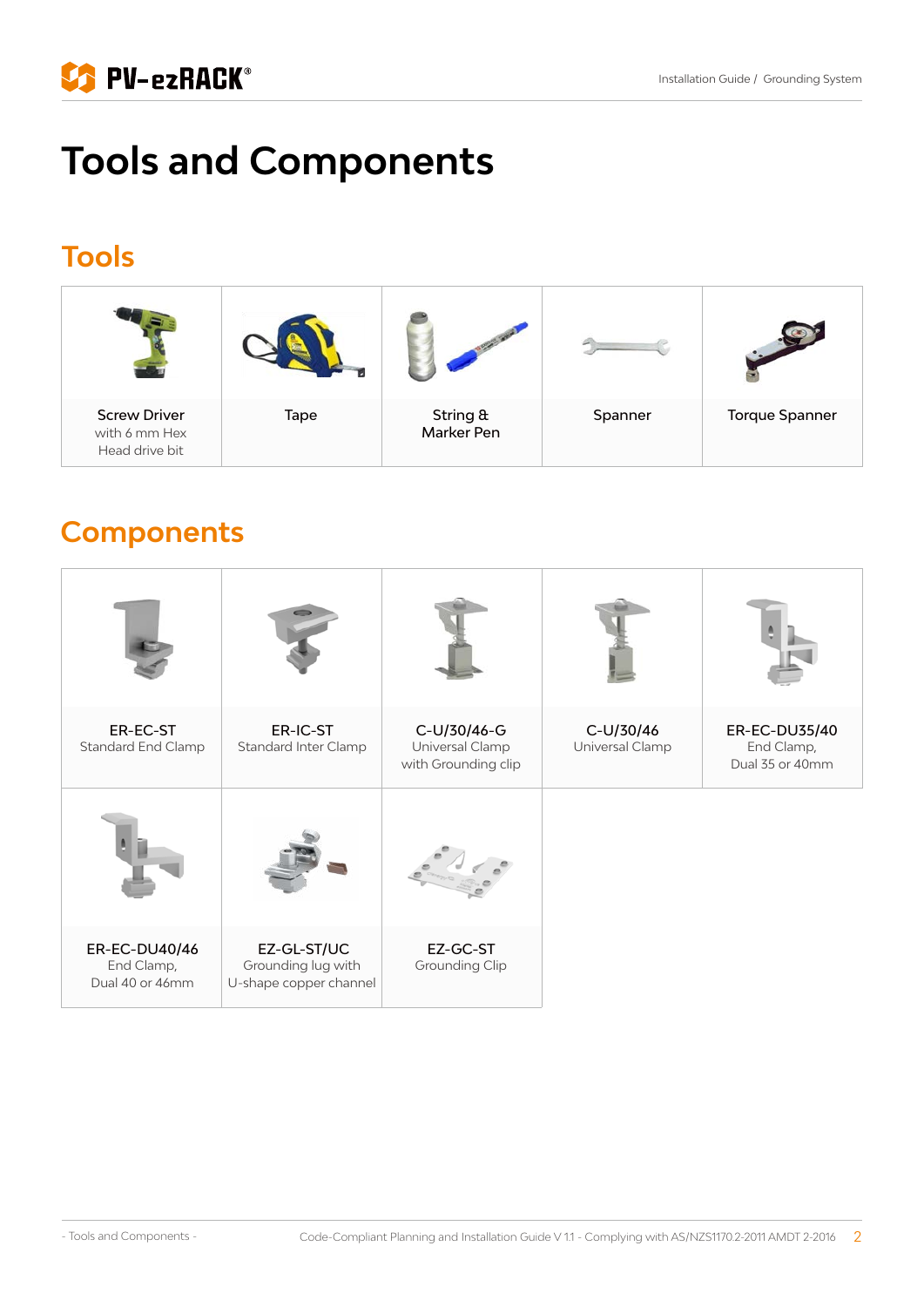

# **Installation Instructions**

#### PV Module Clamps Installation

The guide below is for PV module clamps installation. For PV Module installation, please follow manual provided by the manufacturer.

Before module and clamps installation, it is important to arrange how to position grounding clips to achieve earthing continuity between each PV modules and rails. The Clenergy recommends three different methods for Grounding Clips Layout Arrangement.

#### Method 1: "Even and Odd"

• When there is an even number of PV Modules in each row, install the grounding clips at the positions marked X in Figure 1, where the number of Grounding Clips = number of PV Modules. Figure shows 4 x PV Modules requiring 4 x grounding clips.

• When there is an odd number of PV Modules in each row, install grounding clips at positions marked X in Figure 2, where the number of Grounding Clips = number of PV Modules + 1. Figure shows 5 x PV Modules requiring 6 x grounding clips.

#### Method 2: "Zig Zag"

Install the grounding clips at the positions marked X in Figure 3, where the number of Grounding Clips = number of PV Modules + 1. Figure shows 5 x PV Modules requiring 6 x grounding clips.

#### Notes:

- Please consult local PV Module supplier to check whether "Zig Zag" grounding clips layout has any effect on PV modules.
- Grounding clips are not suitable for Dual End Clamp.

#### Method 3: "All Inter Clamps"

Install the grounding clips at the positions marked X in Figure 4, where the number of Grounding Clips = (number of PV Modules -1) x 2. Figure shows 5 x PV Modules requiring 8 x grounding clips.



Figure 1





Figure 3 "Zig Zag" Grounding Clips Layout

Figure 4 "All Inter Clamps" Grounding Clips Layout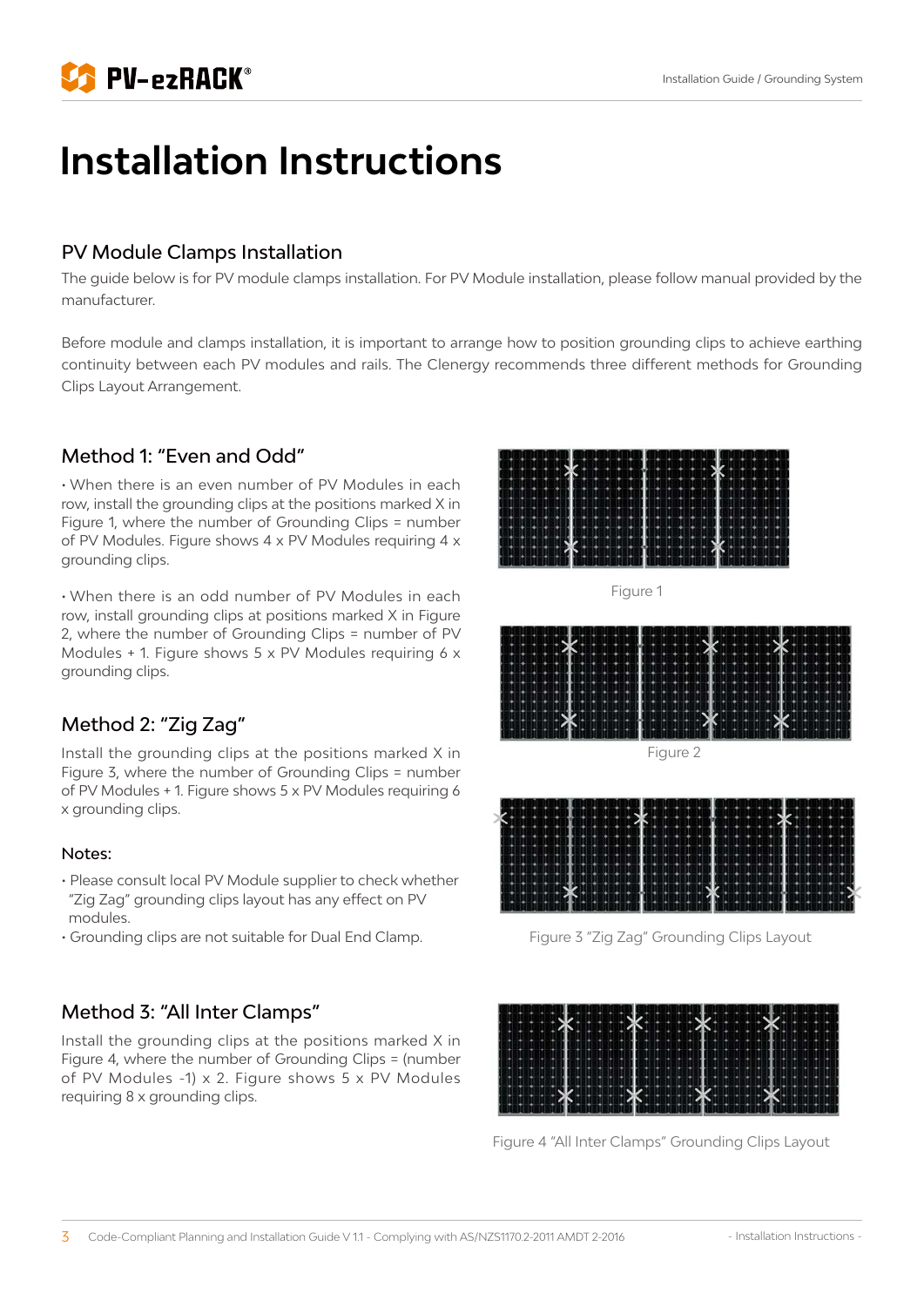

#### Important Notes for any of method above:

- When replacing defective PV Modules, it is required to replace the grounding clips under the defective PV Modules;
- When removing defective PV Modules, it is required to keep sufficient grounding clips to maintain all other PV modules' earthing continuity with the rail. It is required to install grounding clips under end clamps when necessary to achieve this;
- For array requiring more than 2 rows of rails, the layout and quantity of grounding clips are the same as those for 2 rows of rails.

There are two types of clamps for PV Modules Installation.

#### Option 1: Standard Inter and End Clamps

Place the first PV Module on the Rail according to your plan, and fix it in place using the End Clamps. Then fasten lightly as shown in Figure 5. If arranging grounding clips using "Zig Zag" layout method above, a grounding clip needs to be installed under an end clamp as shown in Figure 6.







Figure 6

Slightly lift the PV Module and slide Inter Clamps and Grounding Clips into position. The teeth on Grounding Clip will automatically align when the Inter Clamp is properly installed as shown in Figure 7.



Figure 7

Loosely place the next framed PV Module into the other side of the Inter Clamp and Grounding Clip as shown in Figure 8.



Figure 8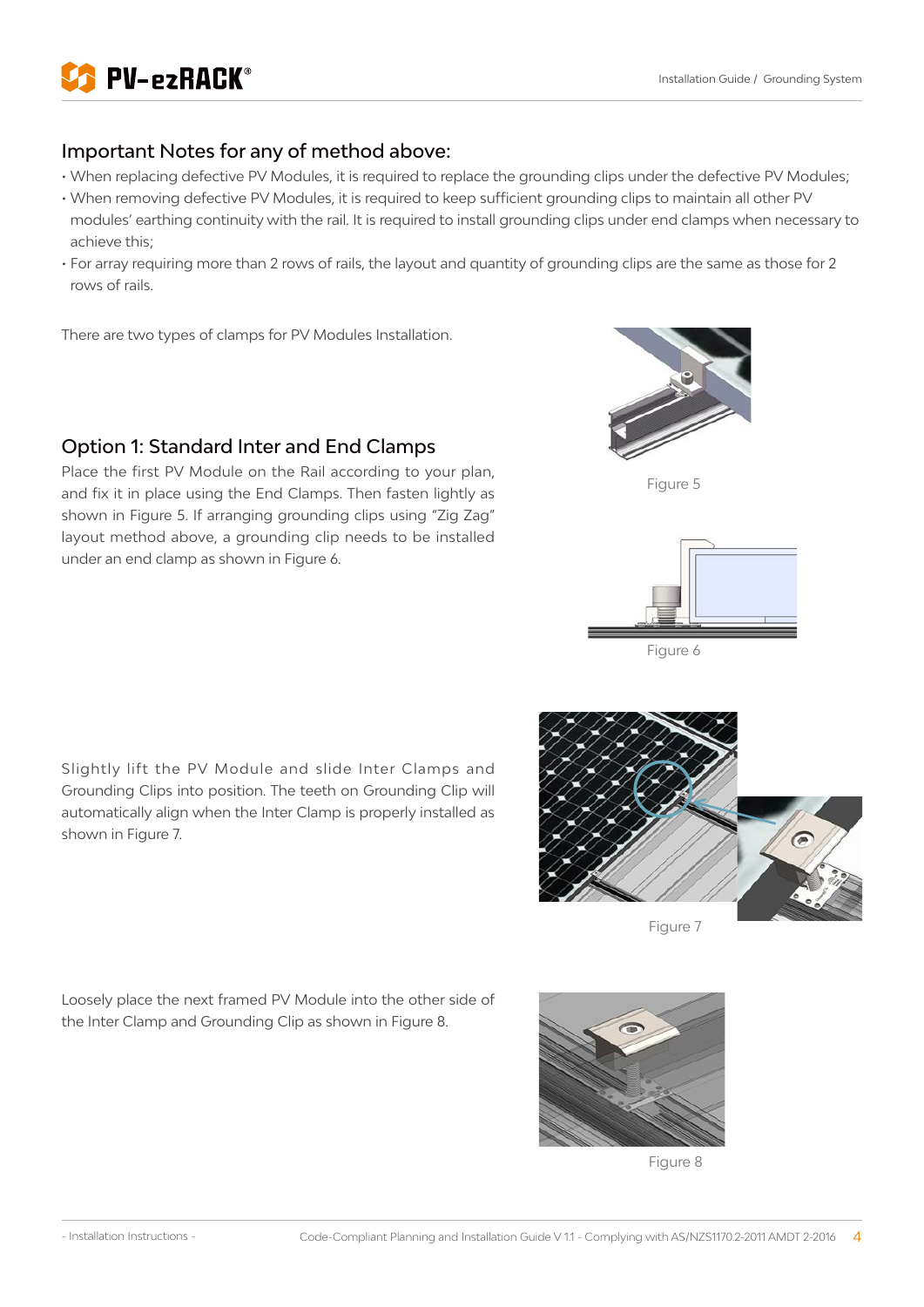

#### Important Notes:

- To fix the Grounding Clip properly, ensure the frames of PV Modules are completely pressed against End and Inter Clamps and Grounding Clips. Visually check that Grounding Clips are positioned properly;
- Grounding Clips are intended for SINGLE USE ONLY! Only fasten the bolts down with recommended torque of 16~20 N·m when the position of the PV Module is finalized. (Only slightly tighten bolts to keep PV Modules in place prior to the final check).

#### Option 2: Universal Clamps

Turning the top plate of the Universal Clamp to switch the functionality between End and Inter Clamp as shown in Figure 9.

Note: Universal Clamp with part number of C-U/30/46 has no pre-fitted grounding clip and Universal Clamp with part number of C-U/30/46-G has pre-fitted grounding clip. Please use one of grounding clips layout arrangement methods above to position them correctly.



Note: Before clicking in, make sure there is enough room between two "claws" of the module otherwise it needs to screw up the bolt as shown in Figure 11.



Figure 9



Figure 10



Figure 11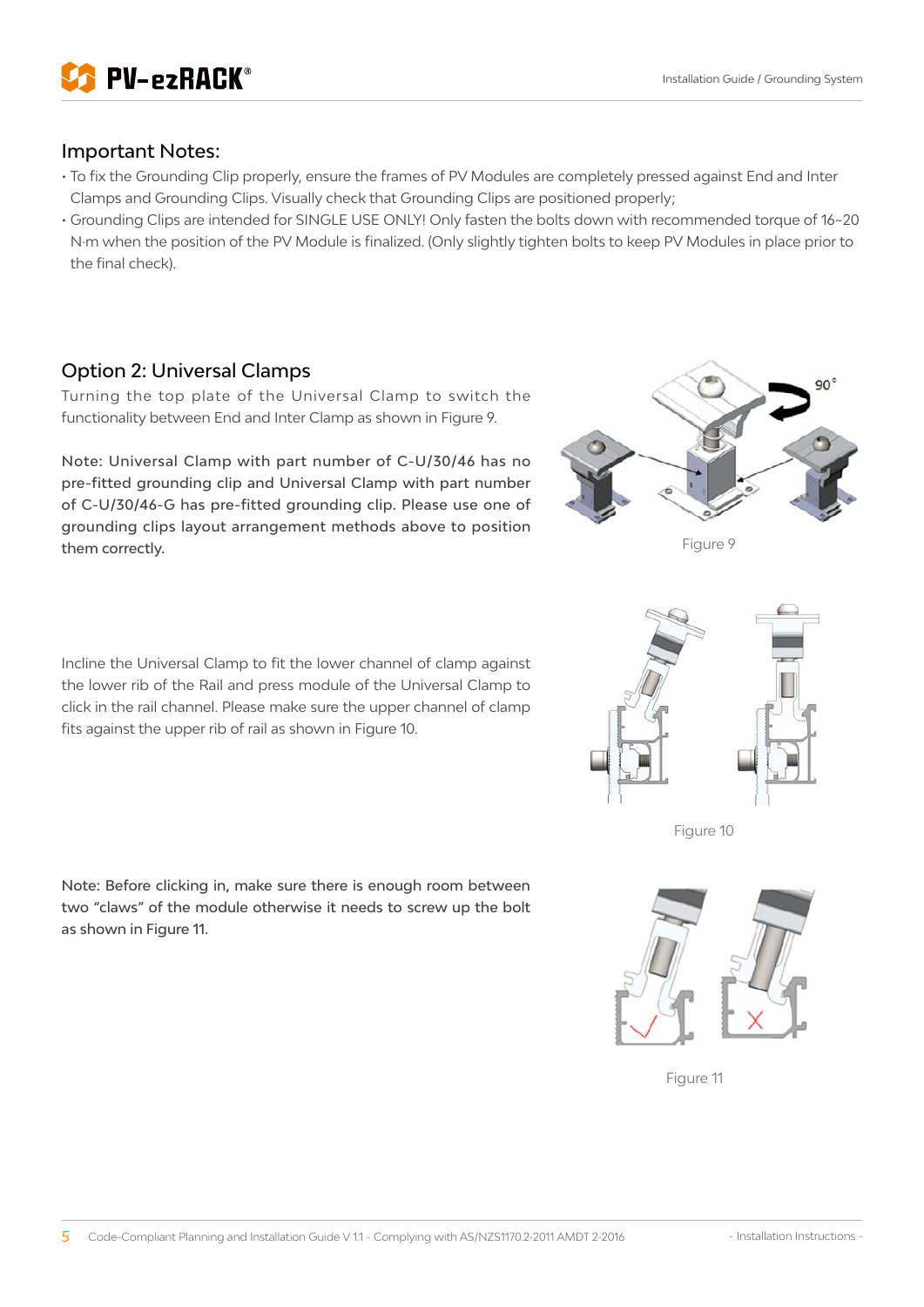

Place the first PV Module on the Rails and apply the Universal Clamp as the End Clamp and fasten slightly. Make sure the frame of the PV Module is fully in contact with the Universal Clamp as shown in Figures 12 and 13. Visually check the Universal Clamp and PV module are properly installed.



When using as an Inter Clamp, click the Universal Clamp into the rail channel and slightly lift the framed PV Module to ensure the Grounding Clip is properly positioned as shown in Figure 14.



Figure 14

Loosely place the next framed PV Module into the other side of the Universal Clamp. Ensure the Grounding Clip is properly positioned, and the frame of the PV Module is in proper contact with Universal Clamp as shown in Figures 15 and 16.



Note: The gap between two adjacent PV Modules generated by universal clamp is 20mm. The recommend torque for Universal Clamp as End Clamp is 13~14 N·m. The recommend torque for Universal Clamps as Inter Clamp is 16~20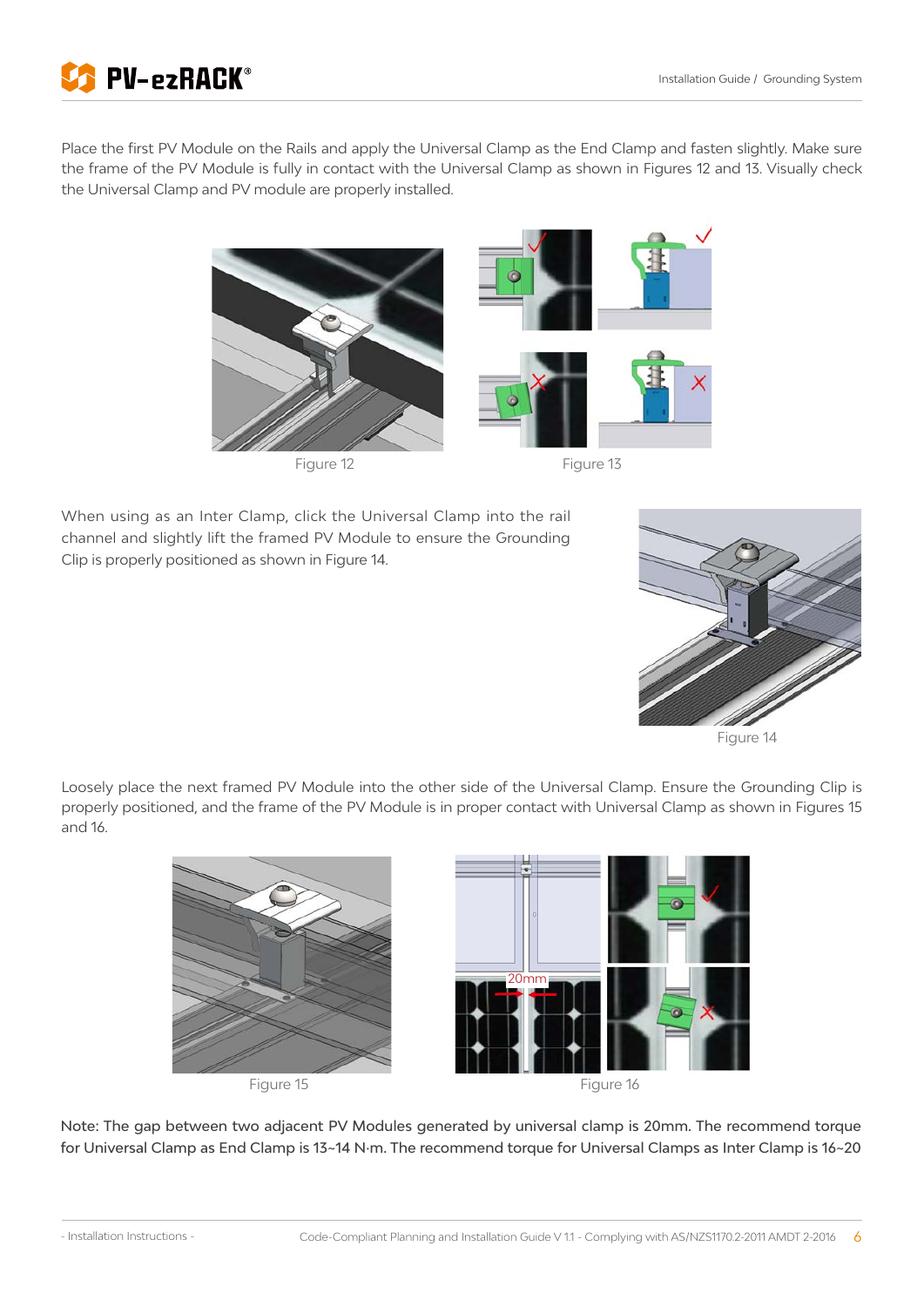

### **Grounding Lug Installation**

It is required to install one Grounding Lug per row of rail. The recommended fasten torque of the bolt M8\*25 is 16~20 N·m.

Once grounding lug fixing with rail, insert U-Shape Copper Channel into grounding lug as shown in Figure 17. Strip earthing cable (the maximum size is 10 mm2), insert the conductor into the Copper Channel and tighten the bolt M6\*14 with 5~6 N·m to ensure the earthing cable is tight.

Note: Please check the electrical resistance between rail and earthing cable conductor to ensure the bonding is made.

There are three options for Grounding Lug installation.

#### Option 1

Fix the Grounding Lug into the top channel of Rail as shown in Figure 18.



Figure 17



Figure 18

#### Option 2

Fix the Grounding Lug into the top channel of Rail where just under the PV Module as shown in Figure 19. Total height of grounding lug allows installation under 30 mm high PV module.

#### Option 3

Fix the Grounding Lug at the side channel of Rail as shown in Figure 20.







Figure 20